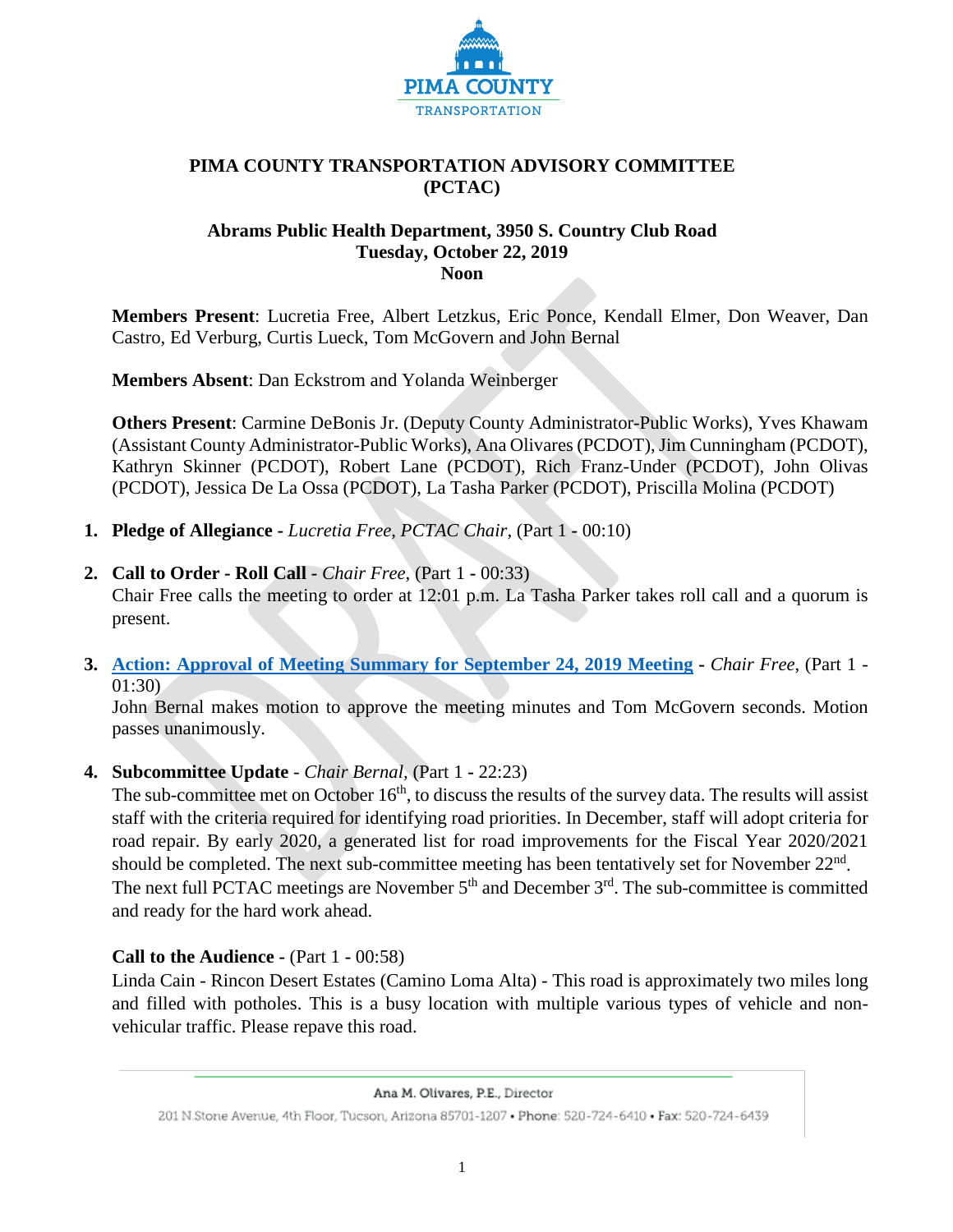Ztii W. Jiang - Petitioning for road repair because road is in very bad condition.

Brian Bickel - Foothills Clusters HOA – In the next eighteen to twenty-four months, residents will be preparing a package for repaving the private roads in Foothills Clusters. There is one Pima County maintained road within their subdivision and the HOA is requesting the County consider repaving this at the same time they do the private roads.

David Davenport - Drexel Heights - Many homes in Drexel Heights are in violation of the federal guidelines in regards to where fire hydrants are located. Mr. Davenport also had concerns regarding water meter locations and requirement to pay an impact fee to move the water meter closer to his residence.

Hank Romo - Linda Vista Estates – Street sweeping in his neighborhood is causing cars parked on the curb to be covered with dust and debris because the driveways are not long enough to park. The streets are in bad condition and requested the roads be improved.

Gary Cheney - Old Ajo Wy (W Mission Rd) - Contacted County regarding repair of shoulders because they have deteriorated significantly and is a potential hazard. The road is only 1 to 1 ½ mile and requested the road repaving be expedited.

Frank Mueller - Galinda Estates (N Larrea Ln) - A few hundred-yard section of road at the end of Cloud Rd was on a repaving list in 2020 and he cannot find any information on the Pima County website now. He is requesting information on what is going on with this roadway.

Joey Juliano - AZ Bicycle Racing Association (Mission Rd, Duval Mine Rd, Helmets Peak Rd and Gates Pass Rd) - The importance of prioritizing rural roads repair that attracts thousands of cyclist each year is vital. Tucson's reputation as a top biking destination is in jeopardy because of poor road maintenance.

Michelle Levine - Painted Hills – The Painted Hills community has complained for twenty to thirty years regarding road repair. Maintenance workers have created more of an issue by raking gravel on the road. There is only a small strip of paving left on the road and requests to know where their tax dollars are going. Constituents should create class action lawsuits against Pima County Transportation for lack of action.

Martha Michaels - Sabino Town Country Estates - It has been more than thirty-three years since our neighborhood roads have been repaved. Our roads are severely degraded and are considered failed. We have advocated for road repair since 2005. Please fix our roads.

Joseph Herrick - Tucson Green Asphalt would like to do a thirty-minute presentation regarding Thin Lift Asphalt. A sample was brought in for the committee to review.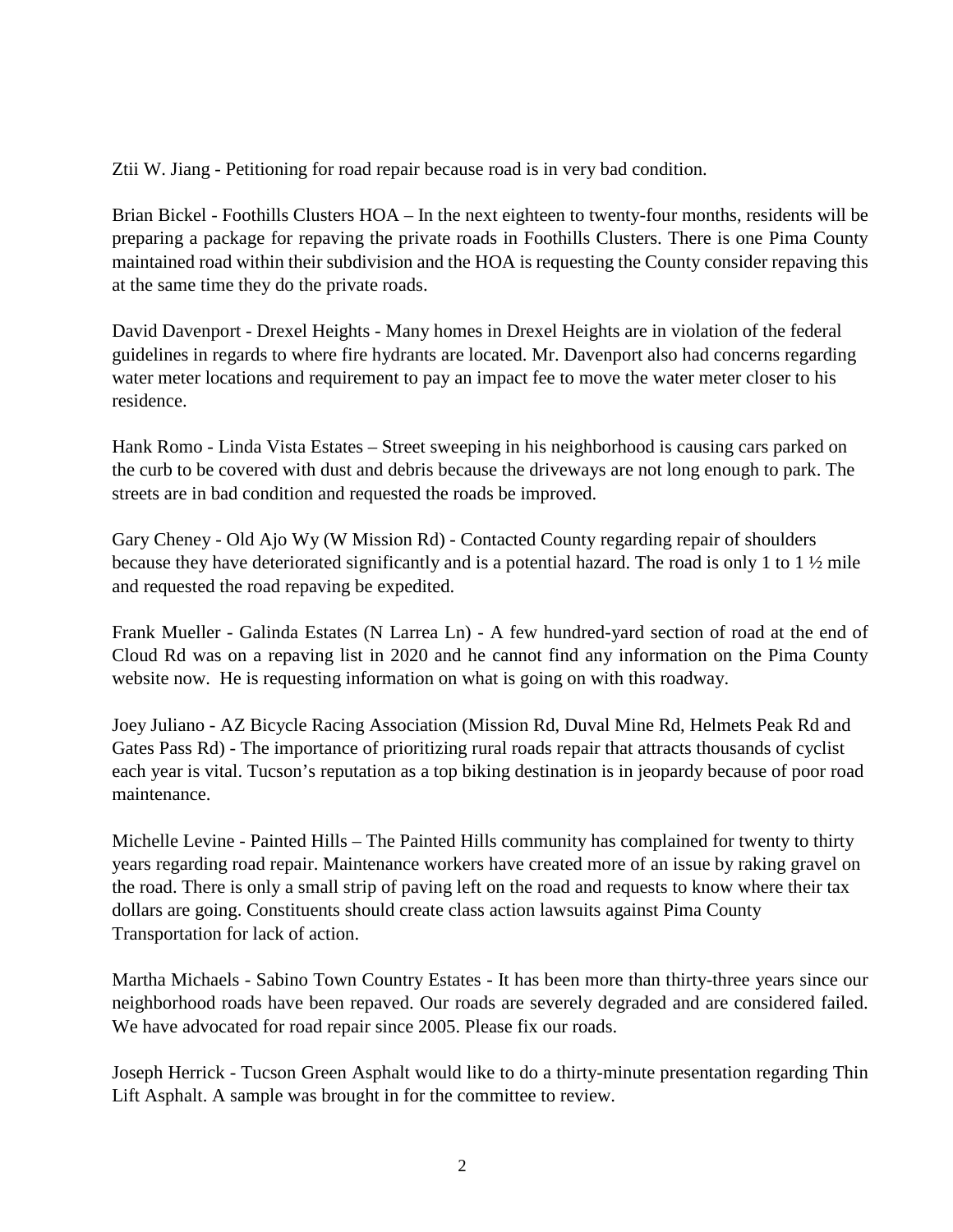Angela Wiseman - Cactus Canyon Rd - Cactus Canyon Road has degraded and the pavement rating is a four, which is in the failed category. Additionally, the bike path is poorly maintained so cyclists and children are rarely riding on the path. Ms. Wiseman asked to be informed if her road was going to be repaved.

J.J. Marie - Camino Pablo (River Rd and Campbell Av) - The County is good at patching pothole but after it rains, the potholes start all over again. He also requested a moratorium be placed on new projects until road repairs are completed in the County.

Ramon DiRohena - River Crossing – There are areas of town where the roads have been repaved, but asked why the are roads in bad condition where he lives.

## **5. [Public Engagement Update](http://webcms.pima.gov/UserFiles/Servers/Server_6/File/Government/Transportation/TransportationAdvisoryCommittee/DocumentsTab/Oct22.2019/PublicEngagement_and_PublicSurveyMap.pdf) -** *Annabelle Valenzuela, PCDOT Staff* (Part 1- 25:24)

Since October 16<sup>th</sup>, approximately 1750 residents of Pima County has responded to the survey. The Department of Transportation (DOT) participated in Tucson Meet Yourself. During this community event, staff gathered two-hundred surveys from the public. DOT will continue to post on social media, provide extended news releases and lengthen the call to audience during scheduled PCTAC meetings until November. Ms. Valenzuela and the Committee reviewed and discussed the responses received on the survey.

Ms. Valenzuela presented a map to show the responses received by zip code and Board of Supervisor District. The map depicts different shades according the number of responses. Question 6 on the Survey: Rank the Following by Importance is also depicted on the map by bar graphs. Repair local roads in worst condition first has more than half of the responses as most important. Repair paved local roads based on dates of last treatment and consider non-vehicular use when prioritizing repair of paved local roads (walking, cycling, strollers and wheel chair uses are also rated as important.

Staff continues to review the data and comments from the survey and has upgraded the license to survey monkey to be able to group comments into categories will provide a final report after November 18<sup>th</sup>. Other key words that residents mentioned were roads, area, traffic, volume and safety. Ms. Skinner reiterated that many of the responses correlated with most important and important fields in the survey

## **6. [Clean Water Act, Section](http://webcms.pima.gov/UserFiles/Servers/Server_6/File/Government/Transportation/TransportationAdvisoryCommittee/DocumentsTab/Oct22.2019/CleanWater-404-Permit_Roadmap.pdf) 404 Update -** *Suzanne Shields, Director Regional Flood Control District* (Part 1- 38:02)

Ms. Shield said the State of Arizona is looking at taking over a portion of the Clean Water Act regarding what is called a 404 Permit. A 404 Permit is required when a wash or what is known as waters of the United States are disturbed. The Corp does not charge fees for the 404 Permit but it does take time. Pima County Flood Control streamlined the process by obtaining a regional general permit that allows Flood Control to respond quickly to drainage problems in incorporated or unincorporated Pima County. Pavement repair most likely does not require a 404 Permit whether from the State or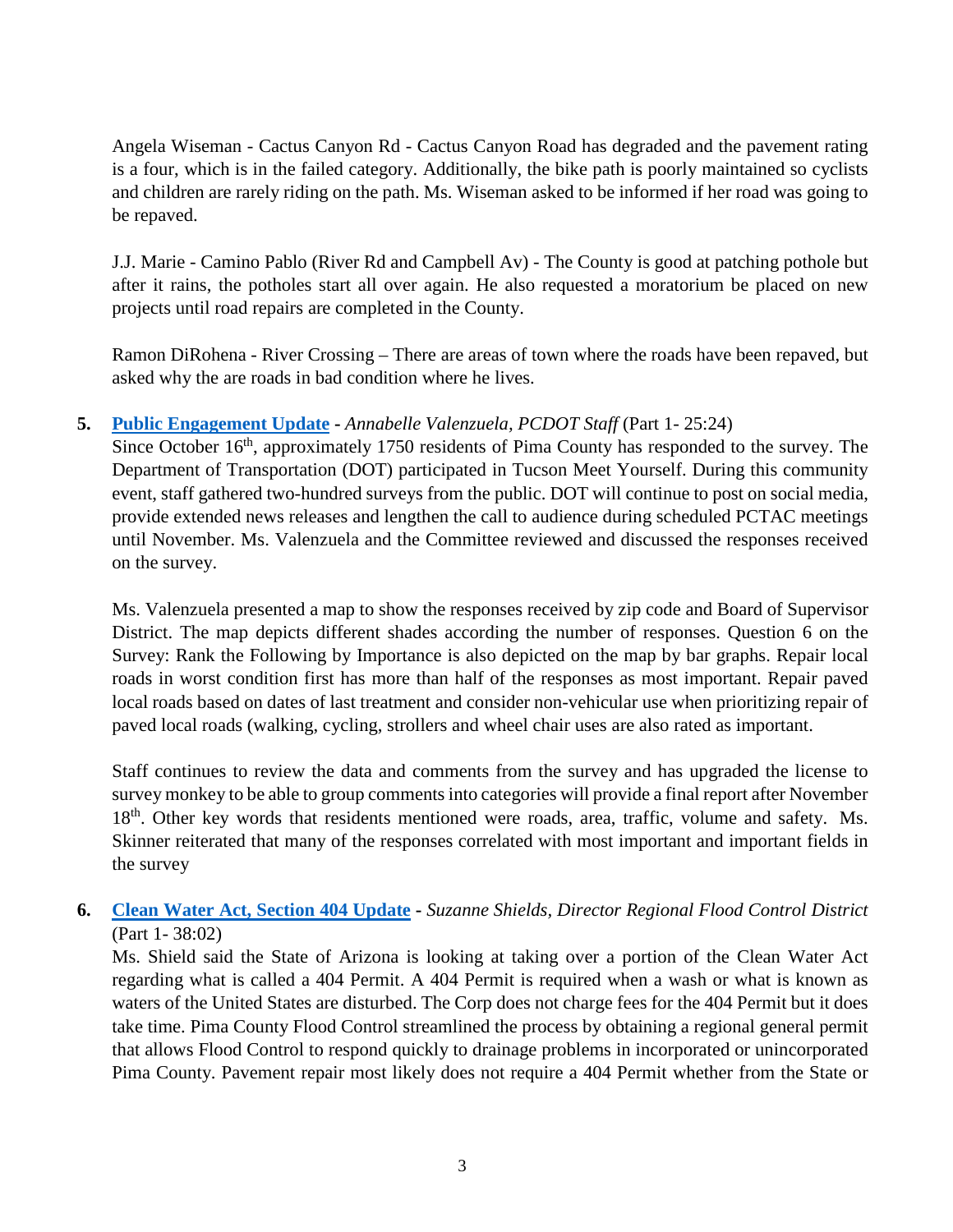Federal Government. The 404 Permit would only be required for new projects such as putting in bridges, culverts or bank protection.

Recently, the State has made a couple of changes. First, the State will charge for permits. The simplest permit would cost \$20,000 and an individual permit for such as bank protection along a wash could cost upwards of \$100,000. Second, when a jurisdiction obtained a permit from the Corp, Fish and Wildlife gave approval to move forward under the Endangered Species Act. The State does not have the authority to do this, but this will not affect Pima County because the County already has a blanket Section 10 Permit.

Ms. Shields said that most likely the State assumption of the 404 permitting process would not apply to road repair projects. It would only apply to new projects for road widening or where other disturbances are done.

# **7.** [Pay-As-You-Go Update](http://webcms.pima.gov/UserFiles/Servers/Server_6/File/Government/Transportation/TransportationAdvisoryCommittee/DocumentsTab/Oct22.2019/191022_PAYGO_PCTAC.pdf) - Yves Khawam, *Assistant County Administrator - Public Works* (Part 1- 44:39)

Mr. Khawam explained how PAYGO would be funded by allocating cash to projects but selling shortterm debt to overcome expenditure limitation. In 1980, voters approved a change to the Constitution limiting the amount of money that municipalities can expend on an annual basis. The amount is indexed annually based on population growth and an inflation rate. We are limited on how much we can spend. Even though we will be paying cash for it, there is no ability to exceed the limitation so we will be selling short-term debt to cover the expenditure limitation override.

Transportation PAYGO funding comes from three sources. 1. PCDOT's operational cost savings from department restructuring. 2. 1997 HURF Bond debt reduction. 3. Increase in State (HURF and VLT) shared revenues. The General Fund component is 60 percent of the decrease in the secondary tax rate and 60 percent of the growth of assessed value. Other funding sources will be made available.

The Board of Supervisors (BOS) will be voting on the Pay-As-You-Go proposal on November 5, that will be allocating \$10 million in Fiscal Year 2020/2021 from the General Fund Capital Improvement Fund for road repair, and increasing that allocation by \$5 million a year until the amount is \$25 million a year or until the Board finds such an allocation is no longer necessary.

In addition to the PAYGO funding, County Administrator has recommended an additional \$10 million of Fiscal Year 2018/2019 ending fund balance be allocated to local road repair. Of this funding, \$2 million will be allocated for each BOS District and the road selection will be applying the "worst first" approach recommended by PCTAC for this fiscal year. The local roadway listing has been provided to the PCTAC and if approved by BOS, those roads would be completed this current fiscal year.

## **MOTION** by *John Bernal, PCTAC Member -* (Part 2- 12:44)

Mr. Bernal makes a motion that PCTAC recommend to the Board of Supervisors (BOS) that they act positively to the County Administrator's PAYGO recommendation. Chair Free will provide a letter on behalf of the PCTAC to the BOS. Don Weaver seconds the motion. Motion passes unanimously.

## **8. Roadway Condition and Prioritization Update -** *Rich Franz-Under, PCDOT Staff -* (Part 2 **–** 18:06)